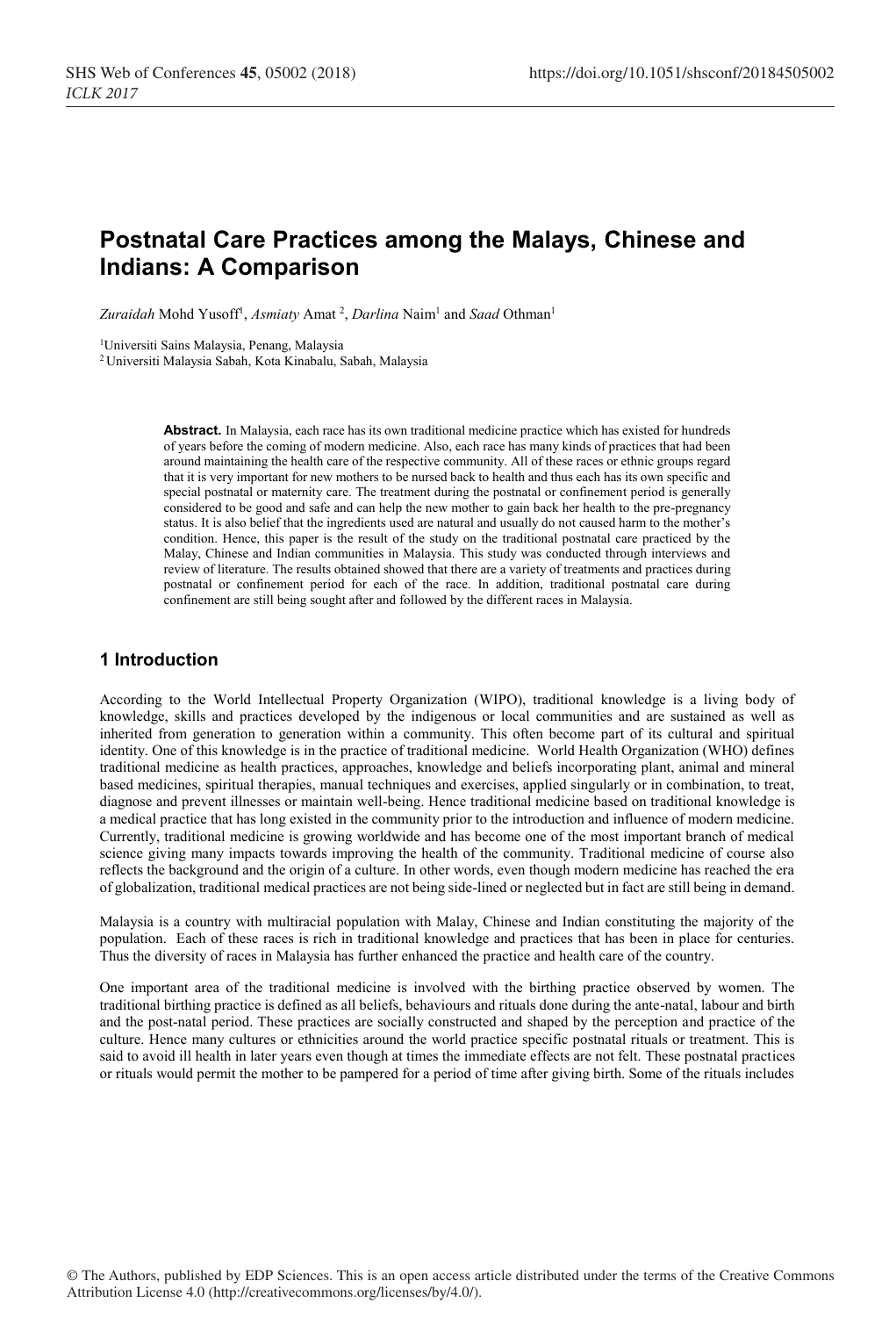defined period of rest, hygiene practices, food restriction and recommended, special treatment for the mothers as well as breastfeeding and infant care. However with modernization and globalization these post-natal rituals might not be practiced or followed. In Malaysia, the Malays, Chinese and Indian communities do have their own belief and practice in the postnatal care. Thus this paper will focus and describe the postpartum practices in these three major ethnic groups and to identify the similarities and differences in this traditional postnatal belief and practice.

# **2 Maternity Confinement**

Maternity Confinement is one of the traditional treatment which has become a tradition for women who have given birth to a baby. The purpose of confinement is to heal and restore energy and health within a specified period of time. Each race has its own unique methods of post-natal care be it the Malays, Chinese or Indians. Although the Chinese in Sabah and in Peninsular Malaysia are of the same ethnicity however the practice during confinement is a little different because the culture and practice of the Chinese community in Sabah has assimilated with the indigenous communities of Sabah.

# **3 Midwifery Practice Among Malay, Chinese And Indian**

The Malay midwife is called a 'bidan' who traditionally play an important role in the Malay women health. In obtaining more information on traditional Malay medicine and postnatal care specifically, interview was conducted with a Malay traditional medicine practitioner who is still actively practicing traditional Malay midwifery. The 'bidan' is 62 years old, from Teluk Kumbar, Penang and has been in the field of midwifery for about 27 years. According to her, the midwifery skills she acquired are inherited through generations from her mother side. While the information regarding the confinement practice among the Chinese was obtained from the interviews with two Chinese women who have just given birth together with the midwife who took care of them during labour. This Chinese midwife is called 'Yuet Pui Pok' or "Pui Yit" or confinement nanny which literally means companion grandmother. The information relating to postnatal practices among the Indian was obtained from an interview with an Indian lady from Penang.

According to the Malay midwife, care of women after childbirth is very important for maintaining the health of the women so she would recover and be back to the normal status as well as to maintain the health of the reproductive system of women after childbirth. Midwifery or postnatal care can only be started one or two weeks after the childbirth. This ensures the stitches during childbirth or labour have healed to avoid any other complications that may occur.

For the Chinese, they will recruit and hire a trained confinement lady (companion grandmother) to take care of them during the process of confinement The confinement lady is paid not only to take care of the new mother but will also take care of the new born for a certain time period. The confinement lady will take care of the new mother's bathing needs as well as her diet for 30 days. Hence for this, the confinement lady will be paid with a modest salary. Nowadays maternal care institutions have been commercialized and extremely well received in the Chinese community. Although it looks quite modern and with efficient management, postnatal or maternity care practices still follow traditional features.

The traditional Indian postnatal practices is to help the mother to revitalise her body by making it warm again. The belief is that blood lost during labour had caused the body to go into a cold stage. The confinement period is for 30 days whereby many special practices are being followed. For those families who could afford, a special assistant or maid would be employed that looks after the mother and the baby. Otherwise, an elderly member of the family would come to help.

# **4 The Malay Postnatal Care Or Confinement.**

According to the WHO, the postpartum period starts about 1 hour after the birth of the placenta when immediate care of the mother and the infant starts. Although not officially sanctioned, traditionally the postpartum period is supposed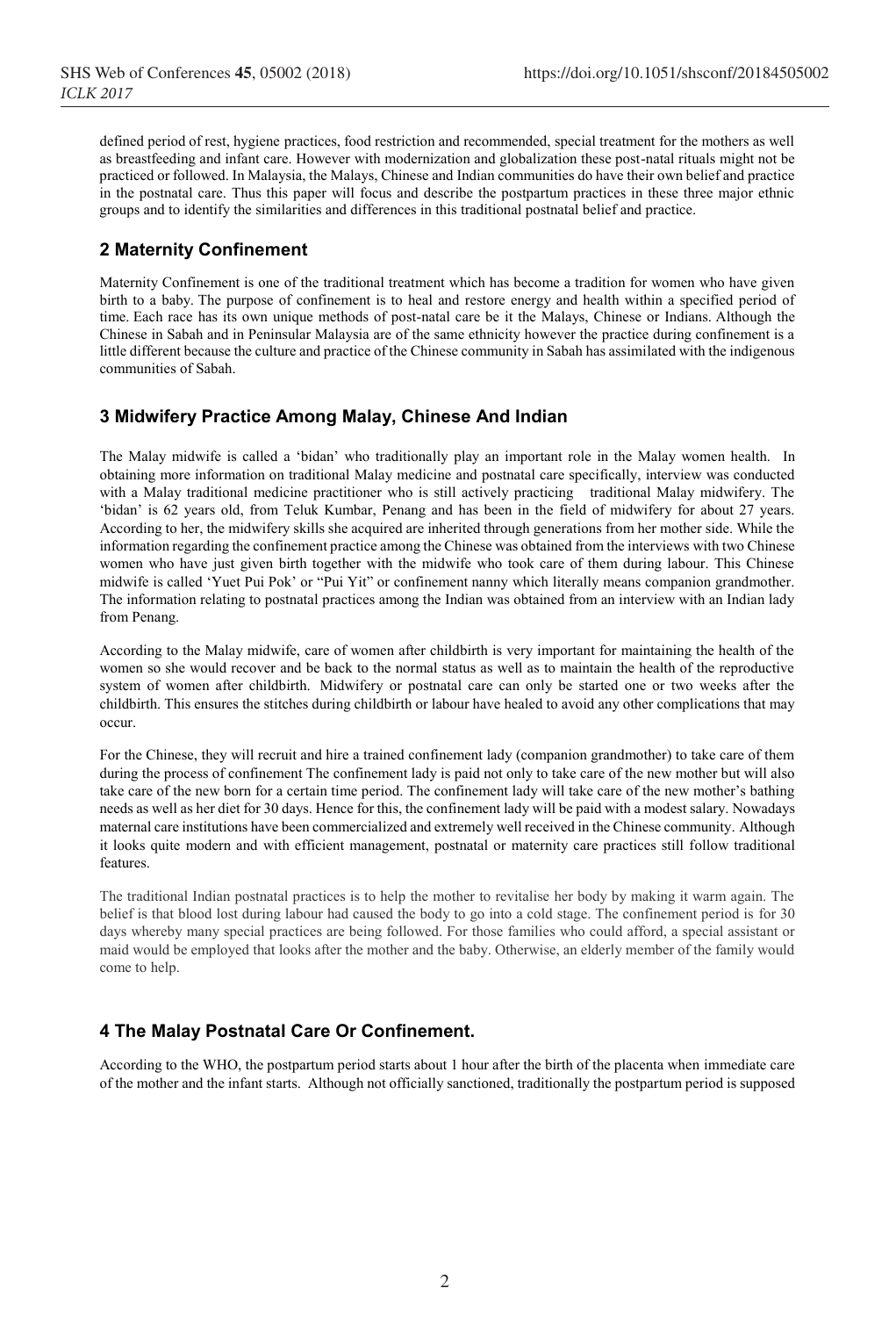to end 6 weeks after birth. The period of 6 weeks fits very well into cultural traditions in many countries, where often the first 40 days after birth are considered a time of convalescence for the mother and her new born infant. The postnatal or post-partum or confinement period observed by the Malay women is usually 44 days although a longer period of 60 days or 100 days are followed by some. Special precautions are followed for those women who had undergone Cesarean (surgery) birth as compared to those with normal birth.

Among the Malay community, the usual postnatal treatment or midwifery care involved during the confinement period nowadays are hot compress (bertungku), heat treatment (berdiang), herbal bath, body wrap (berbengkung/berbarut), and body massage. Also during this confinement period, food that are considered as cold, 'windy' and poisonous are prohibited. Examples of prohibited food are cucumber, long beans, bamboo shoots, pineapples, crabs, and certain types of fishes. Hence food which are categorized as hot are consumed. The women are also encourage to consumed tonic drink (jamu) or herbal paste (makjun) made from herbs which is considered as hot.

#### **4.1 Hot Compress (Bertungku)**

Hot compress is a form of point massage using heated objects. There are two types of 'tungku' (apparatus used for hot compress) that could be use i.e. iron 'tungku' (club-like iron with a handle) or stone 'tungku' (sphere-shaped river stone). These 'tungku' are of varying weights and the weight used would depend on the size of the woman's body and usually the two kilogram 'tungku' is being used. If a woman is an obese, a heavier 'tungku' tends to be more suitable for optimum impact. To prepare the hot compress, the 'tungku' is heated up and then placed on some herbal leaves such as *Alpinia galangal* (lengkuas) *and Morinda Citrifolia* (mengkudu) before being wrapped in a cloth. Then using specific technics the hot compress is being applied to areas of the body such as the abdomen and thigh applied. Traditionally, the hot compress is applied for at least half an hour to an hour

#### **4.2 Heat Treatment (Berdiang)**

The treatment is performed using a brick wrapped with a variety of herbs such as piper *sarmentosum* (kaduk) leaves, *Erythrina fusca* Lour leaves (dedap), *Piper betle* leaf (sirih), lemongrass and ginger. The bricks are heated before being wrapped with the leaves and a piece of cloth. It is then placed beside the body of a woman i.e. approximately two inches from the body. This process can be done while the woman is lying down or when she is asleep. According to the Malay midwife, the process is very effective in removing toxic substances from the woman's body through her sweat.

#### **4.3 Herbal Bath**

For some of the Malays, there are practices that do not allow mother after childbirth to bath for the next three days. However after the childbirth, the mother's body would be wipe with warm water for blood to flow better. However, this is not observed by some whereby they are allow to bathe a day after delivery. Woman in the confinement period is also advised not to bathe in the early morning as to avoid the 'wind' from entering the body and causing body aches and pains. During the herbal bath, the temperature of the water need to be warm to hot (preferably hot) and with various types of herbs such as *Desmodium gangeticum* (daun Meringan) added. At the same time, simple massage in the water is performed on the woman's body so as to soften all the taut and strained muscles during the process of giving birth.

#### **4.4 Whole Body Massage**

The type of massage after childbirth is the deep tissue and therapeutic whole body massage and is performed by the Malay midwife who is an experienced masseur. The part of the body to initiate the massage would depend on the midwife. As for the midwife interviewed, the massage technique would starts from the top of the head and ends at the feet. Massage therapy is fundamental to accelerate blood flow because it is believed that after giving birth, the blood flow in the woman's body slows down and will cause her to experience body pain and numbness. Correct and suitable massage technique is very important so as to get the best effect. The most important part of the body is in the nerves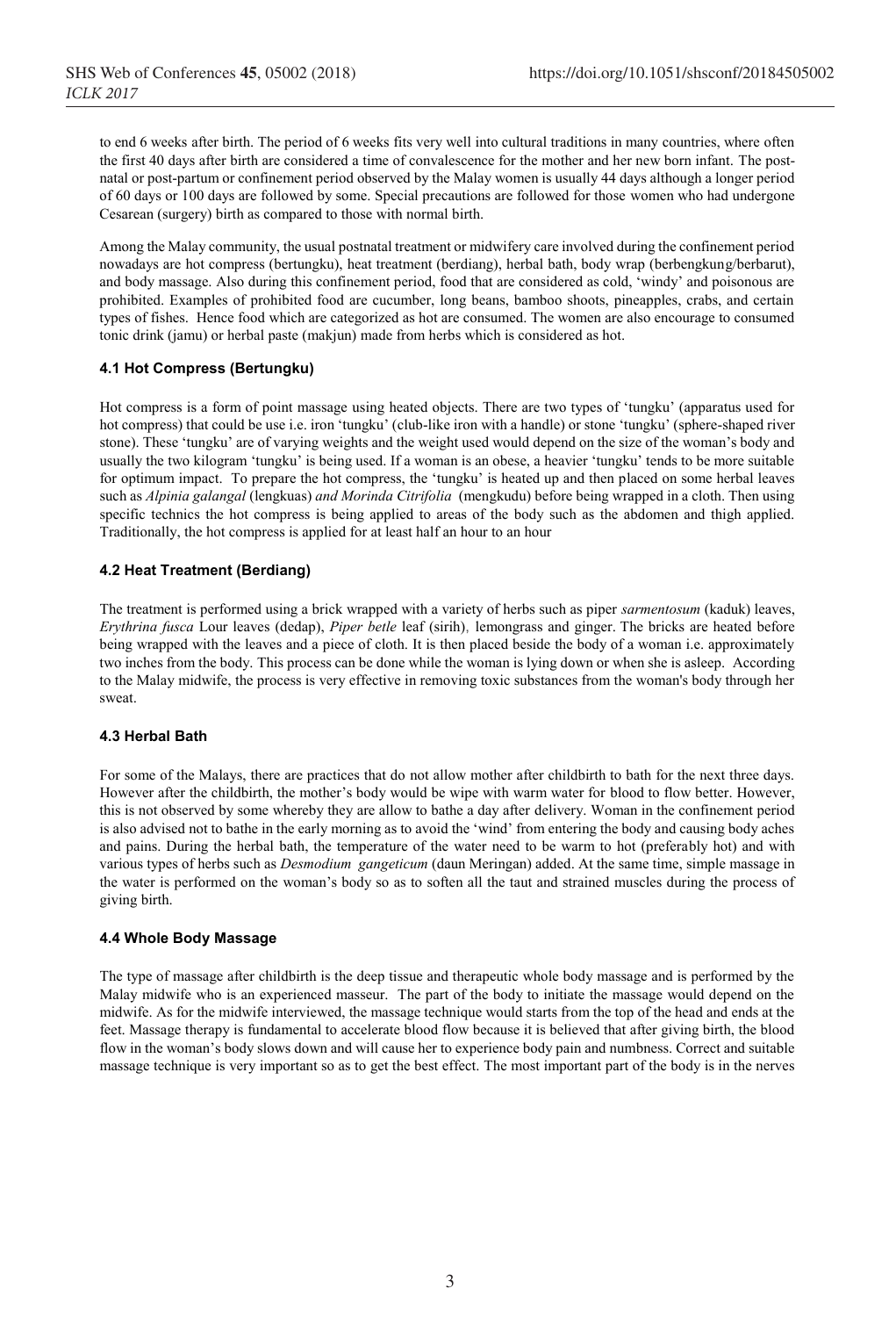and muscle of the thigh, hip and the back. Usually the mother could opt for various number of massage sessions however a minimum session recommended is three.

#### **4.5 Body Wrap (Berbengkung/Berbarut)**

Barut or body wrap or abdominal binding is another common treatment performed during postnatal care. This is done by smearing or spreading an herbal paste made from specific herbs and spices on the entire abdomen before binding was done. Tight wrapping or binding is done by using a piece of long cloth (corset like) covering the abdomen area starting from just beneath the breast to the thighs. The size of the barut would depend on the woman's body size. This treatment aims to restore and deflate the woman's abdomen after child-birth and to regain the mother' original body posture and shape.

#### **4.6 Vagina Steaming (Tangas)**

Vagina steaming or tangas in Malay is a traditional method that uses steam derived from herbal mixture. This tangas treatment is given with the woman sitting on a wooden chair that has an opening in the middle of the perineum area thus exposing to the steam or vapour coming from a bucket of steaming water with herbs in it. This tangas treatment is intended to lift up the uterus back to its original position and also to shrink the uterus which has expanded during pregnancy. Tangas would also make the body feels lighter and comfortable. This is usually performed in the final phase of the 44 days confinement.

### **5 The Chinese Postnatal Care Or Confinement**

For the Chinese community, the confinement period observed by woman who had given birth depends on the individual but usually it spans a period of one month (30 days) or up to 44 days as the duration observed by the Malay woman. For the Chinese women who really adhere to the practice of confinement, they are not allowed out of the house for the entire confinement period.

The basic principal the Chinese woman most adhere to during this confinement time is keeping the body away from colds (wind). As a result, the woman in confinement would not bathe for several days or weeks (depending on her endurance, namely comfort). It is also believed that bathing would cause evil 'wind' entering the body and causing joint pain. After several weeks, the mother will be bathe with water that has been boiled and let cooled down (relatively warm temperatures). The hot water need to cool down on its own and cold water is not allowed to be mixed with hot water so as to cool it. The bath water is then usually mixed with the leaves or roots of bitter melon or bitter gourd (*Momordica charantia*). Herbs for the bath is also easily available and sold in the shops of traditional Chinese medicine. Chinese woman in confinement is strictly not allowed to wash her head for fear she will be hurt as a result of the cold. In Sabah, the Chinese and Indigenous woman specifically use water mixed with the herb 'sambungsambung' (*Blumea balsamifera*) the confinement bath. This herb is said to be good in preventing the body of the woman in confinement from wind (cold) and thus avert from body aches. There is also a practice of the Chinese community not allowing the use of fan for 30 days. However, this matter is seldom practiced by modern society.

In addition to bathing care, the Chinese are also very concerned with food and nutrition during the confinement period. During this period the woman is not encouraged to drink lot of plain water instead the decoction of dried longan and red dates are preferred. The Chinese society also emphasized on taking herbs such as ginseng soup, *red date* and 'lihing' during confinement. According to the midwife, the Chinese community in the state of Sabah practice drinking 'lihing', which is a type of liquor made from fermented rice and cooked with chicken and ginger. This soup is consumed so as to get rid of the 'wind' in the body and to warm-up the body of mother who had given birth. As for the Chinese community in peninsula Malaysia, the food for woman during confinement are specific fishes that are considered not harmful and do not cause itching such as pomfret, red fish and white fish cooked with sesame oil and ginger. While the vegetables are very important in the diet, Chinese society does not encourage the consumption of vegetables during confinement since most of the vegetables are considered cold and cause the body to become weak and caused joint pains. For the Chinese postnatal care, body wrap (berbarut) and hot compress (bertungku) are not usually performed.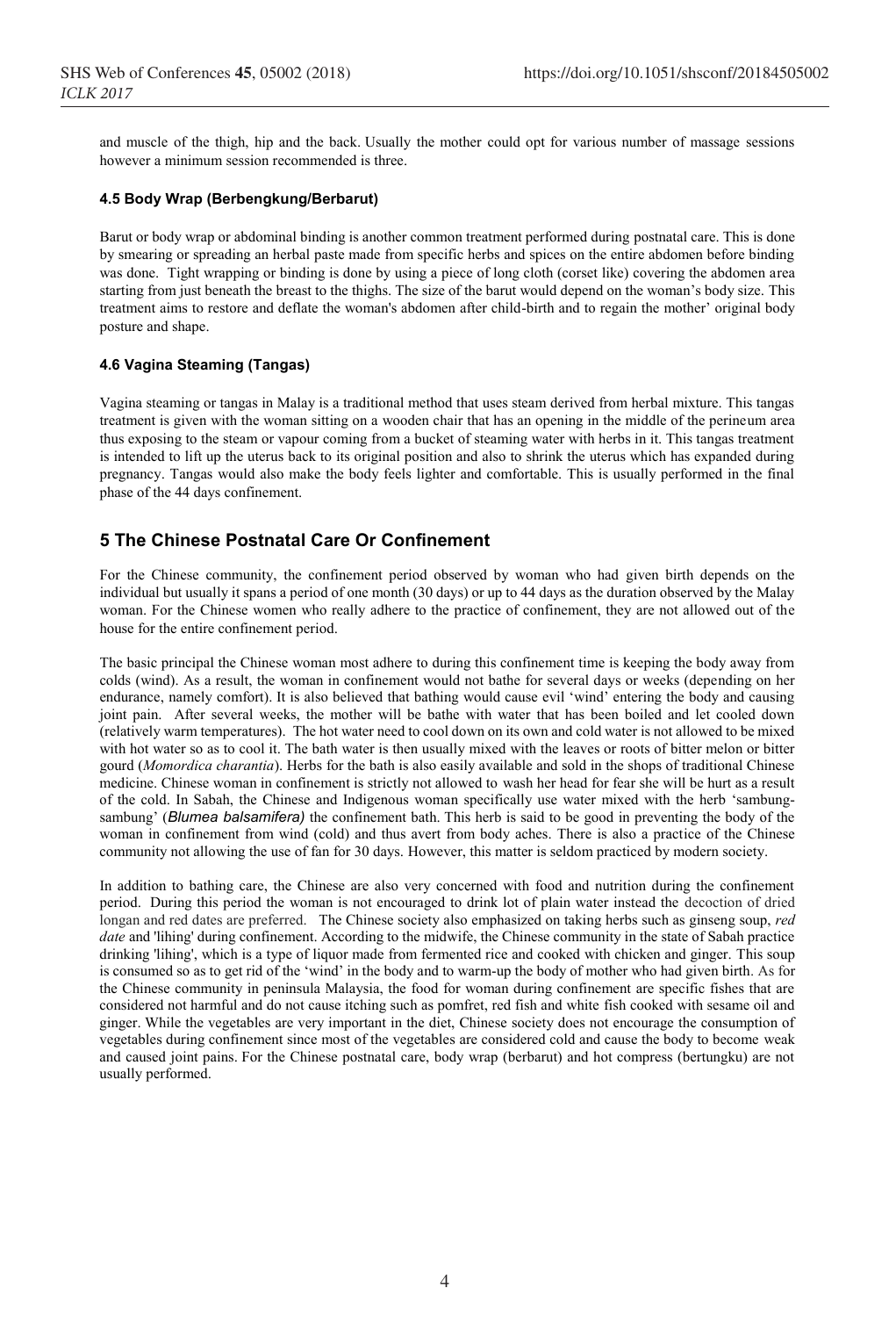In addition, emphasis is also given to the new-born. As an example, in Sabah eucalyptus oil is applied to the whole body of the baby before and after bathing. According to the practice of Chinese community, the baby will be bathed with a mixture of herbs such as the roots and leaves of bitter melon (*Momordica charantia*) because it is believed to prevent the baby from jaundice and trapped wind.

# **6 The Indian Postnatal Care Or Confinement**

The postnatal practices among the Indians are rather similar to those practices among the Malays. After delivery the woman or new mother is allowed to bathe but only with warm water that has been boiled with herbs such as neem (*Azadirachta indica*), mengkudu (*Morinda citrifolia*) and lemuni *Vitex Trifolia* var Negundo) leaves. However, washing the hair daily is not allowed in order to prevent cold. Hair washing is done on odd number days such as day 3, 5, 7 until the 1month confinement is over. The hair need to be dried quickly since it is belief that leaving it wet can cause post-partum depression. The woman is not allowed to bath too early in the morning but can only do so after sunrise or mid-morning. She is also required to keep her body warm at all time. During bathing, body scrub (lulur) made from herbs including turmeric is applied.

Similar to the Malay and the Chinese, the Indian also observed some food restriction during the confinement period. Food that are considered 'cold' or 'windy' should be avoided. Examples of these food are cucumber, murungai (*Moringa oleifera)* fruits, eggplant, jack fruit and grapes. However, some food are encourage such as shark meat and boiled fenugreek seeds are said to increase milk production. Spices such as black pepper, cardamom, aniseed, turmeric, ginger are also encouraged to be added to the food. The woman is given herbal concoction (makjun) to be consumed during the confinement period. The woman is allowed to drink warm water in moderation but ice cold water is prohibited.

Just like the Malays, the Indian postnatal care or practice also apply massage or *maalish* to the new mother. This is done daily by using oil such as neem oil, mustard oil or coconut oil. Among the Indian, postnatal girdle (bengkung) is also used. This is done by applying the oil on the mother's abdomen and binds it tightly with a long cloth so as to tighten up the flaccid muscle. Hot compression is not done in postnatal care among the Indian.

Right after delivery, the new-born will be whispered with the name of the Hindu god. At 16 days old, special prayer is done for the new-born at home and at 30 days the new-born will be taken to the temple for prayer to be recited for him/her. Usually food would be served to family members and friends attending the occasion. The new-born also undergoes daily massage with oil being applied to the entire body. It is thought to be good for the baby's bone and overall development.

# **7 Conclusion**

There are similarities and differences in the practice of postnatal care among the Malay, Chinese and Indians. The similarities are the practices in ensuring recovery and restoring the health of women after childbirth back to nonpregnant status in a defined confinement period. The basic factor in the postnatal care that was greatly emphasized by the three races is the fear of the 'wind' and cold which can caused illnesses such as body aches, fever and bloating in the woman which would hinder recovery. Food restriction is being observed in all the three races. The slight differences observed in the concept and practice between the three races is due to the different culture inherited from the elderly.